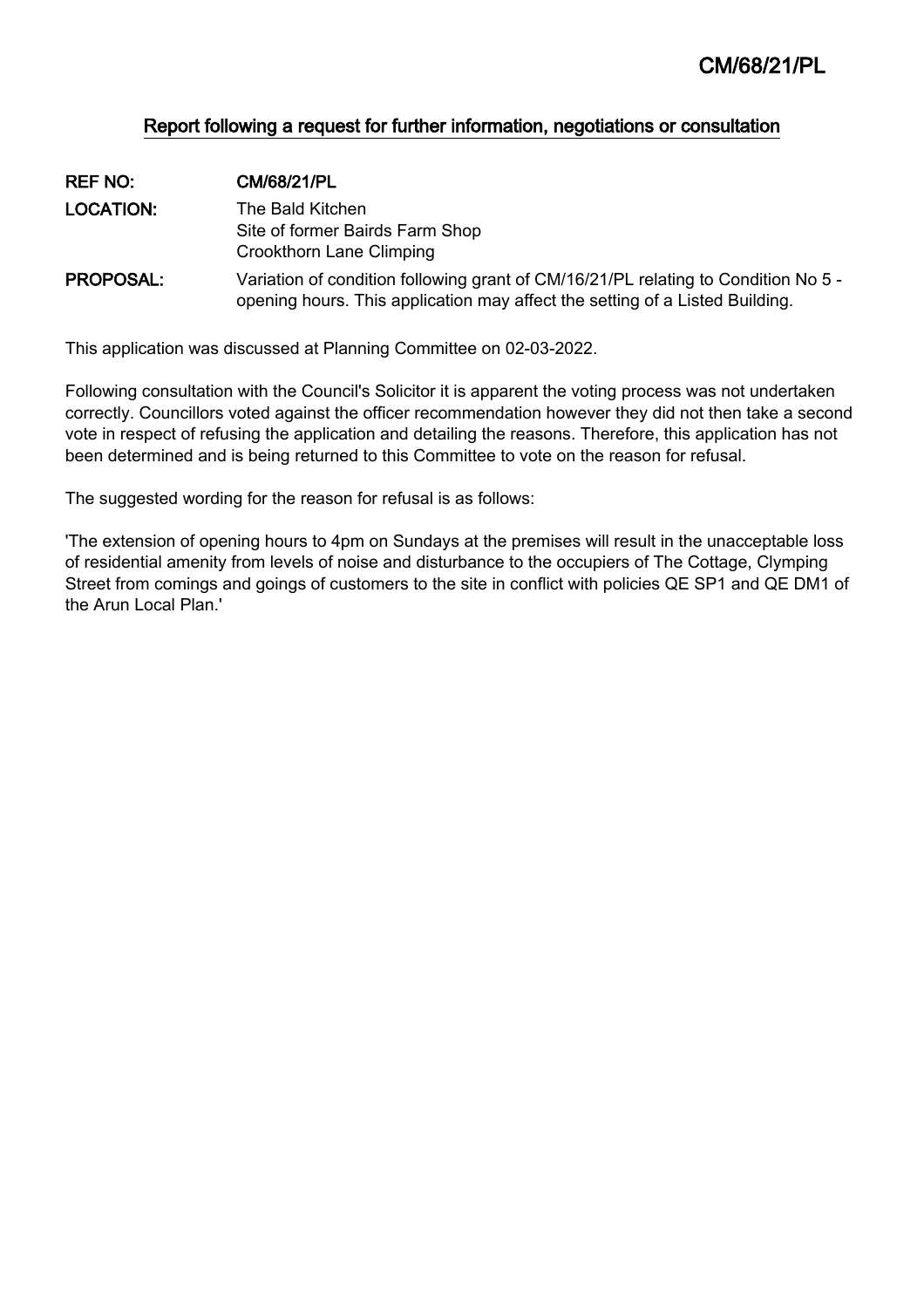# REPORT UPDATE

Application No: CM/68/21/PL

Reason for the Update / Changes

Reason for Update One additional representation.

The application form states the proposal serves the public and the garden centre.

The Bald Kitchen and Arundel Gardener have both recently changed their opening hours. The Bald Kitchen closes at 5.00 pm Mon - Sat . The Arundel Gardener are now advertising that they will be open until 6.00 pm. (that is 6 hours that the drive thru has decided not to be in line with the garden centre's opening times. Similarly, they open 2 hours earlier than the garden centre Mon - Sat (2.5 hours earlier on Sunday). This means that the Bald Kitchen chooses to have more than 1/3 (20.5 hours) of their current opening hours different from the garden centre. These opening hours also differ from those of Maidenhead Aquatics. It is therefore a poor argument to suggest that these 2 extra hours on a Sunday should be approved so that all the businesses have the same opening hours.

When the original planning application was approved, last July, the Council granted certain opening hours to the proposal 'To safeguard the amenities of the neighbouring properties in accordance with Arun District Local Plan policies QE SP1.' The information put forward in the application report under the headings 'Principle', 'Impact on Highway Safety' and 'Residential Amenity' are exactly the same as when the Council set the opening hours last July. This means that either the department made an error then or this application needs to be refused. If the Council is aware of any information that wasn't available to the planning department when the first application was approved, it should elicit it now.

Particularly in the winter, those couple of hours on Sunday afternoon are the only daylight hours that the resident of the adjacent Listed house can have even a tiny piece of privacy from the business at the west end of the carpark. These two hours would make very little difference to the business but would have a huge impact on the mental well-being of the resident.

## Officers Comment:

There is no additional information that was not made available to the Committee or planning department when the first application was approved, in terms of residential amenity or highway safety. The application has been submitted so the agreed opening hours can be considered further, particularly since the premises have now been operating for some time.

Members are advised that condition 8 of CM/16/21/PL in respect of boundary treatment has been complied with.

Notes: Changes to recommendations, conditions and / or reasons for refusal will always be reflected in the recommendation section of the attached Officer's Report.

## PLANNING APPLICATION REPORT

REF NO: CM/68/21/PL

LOCATION: The Bald Kitchen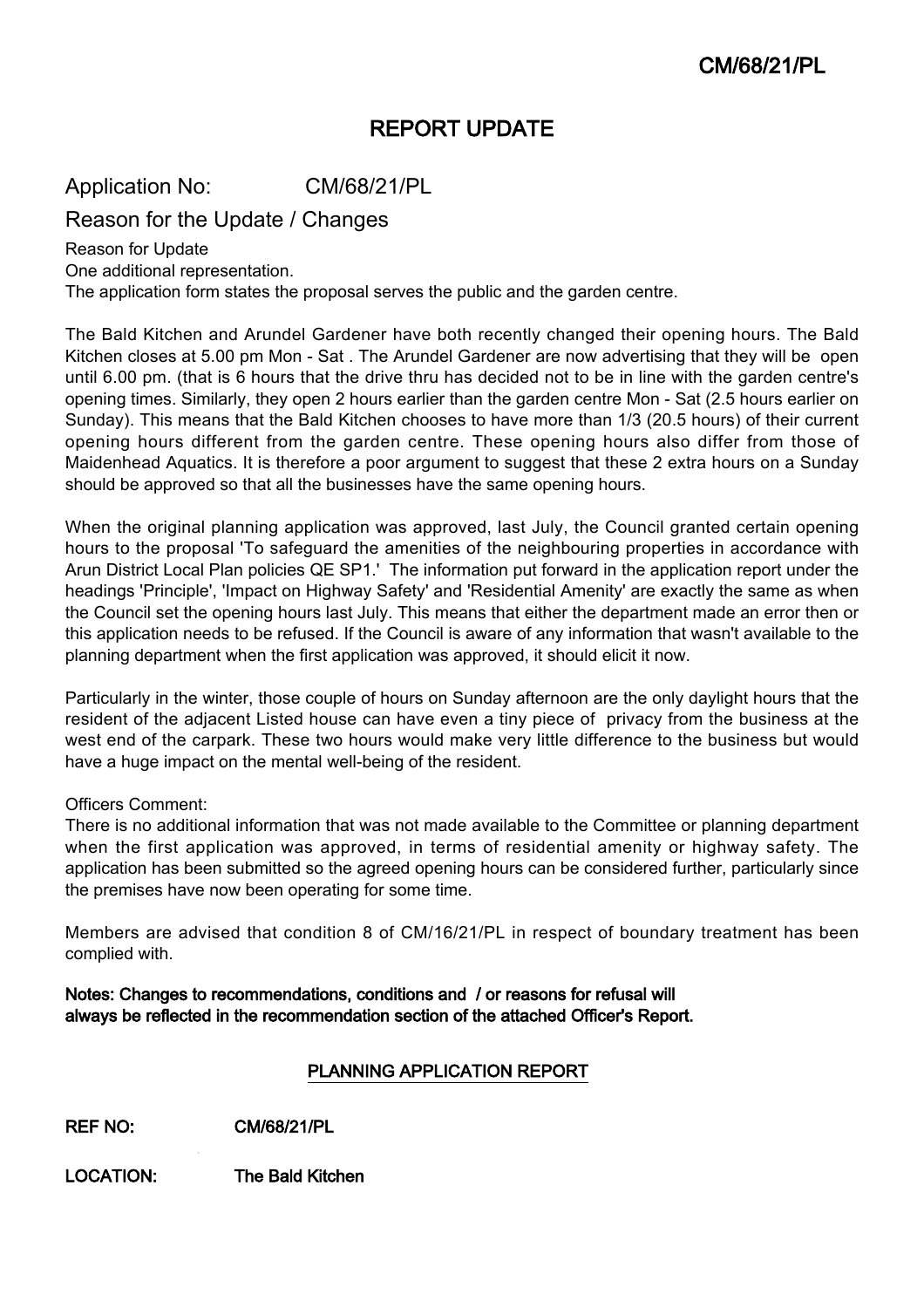## PROPOSAL: Variation of condition following grant of CM/16/21/PL relating to Condition No 5 opening hours. This application may affect the setting of a Listed Building.

#### SITE AND SURROUNDINGS

| DESCRIPTION OF APPLICATION   | Condition 5 of planning permission CM/16/21/PL states:                                                                                                                                                                                                                                                                                         |
|------------------------------|------------------------------------------------------------------------------------------------------------------------------------------------------------------------------------------------------------------------------------------------------------------------------------------------------------------------------------------------|
|                              | The use hereby permitted shall not be operated at any time<br>otherwise than between the hours of 06.00 - 18.00 Monday -<br>Friday, 07.00 - 18.00 Saturday and 08.00 - 14.00 on Sunday.<br>The courtyard area shall not be open for use before 08.00<br>hours Mon - Sun and there shall be no external illumination<br>outside of these times. |
|                              | Reason: To safeguard the amenities of the neighbouring<br>properties in accordance with Arun District Local Plan policies<br>QE SP1.                                                                                                                                                                                                           |
|                              | The proposal seeks to vary this condition by increasing the<br>opening hours on a Sunday by 2 hours until 4pm. This would<br>accord with the closing time of the garden centre.                                                                                                                                                                |
| <b>BOUNDARY TREATMENT</b>    | Post and rail style fencing to site frontage.                                                                                                                                                                                                                                                                                                  |
| <b>SITE CHARACTERISTICS</b>  | Established farm shop with car parking adjacent to road<br>frontage. It is single storey with clad elevations. The area<br>immediately to the east of the car park contains a raised bed<br>planted with shrubs and enclosed by sleepers. The car park<br>area is hard surfaced with clearly defined spaces.                                   |
| <b>CHARACTER OF LOCALITY</b> | The area is rural in character with sporadic linear development<br>to the south. Land to the east and west of the site is<br>predominantly undeveloped agricultural land.                                                                                                                                                                      |

## RELEVANT SITE HISTORY

CM/16/21/PL Convert existing on site storage to picnic area with fast food Cafe. This application may affect the setting of a Listed Building. This application is in CIL Zone 5 (Zero Rated) as other development. ApproveConditionally 22-07-21

The site benefits from a lawful use as a farm shop. The recent change to aquatics sales use was granted by CM/27/18/PL. As part of the farm shop use there was a previous cafe on site and there are no restrictions on opening hours.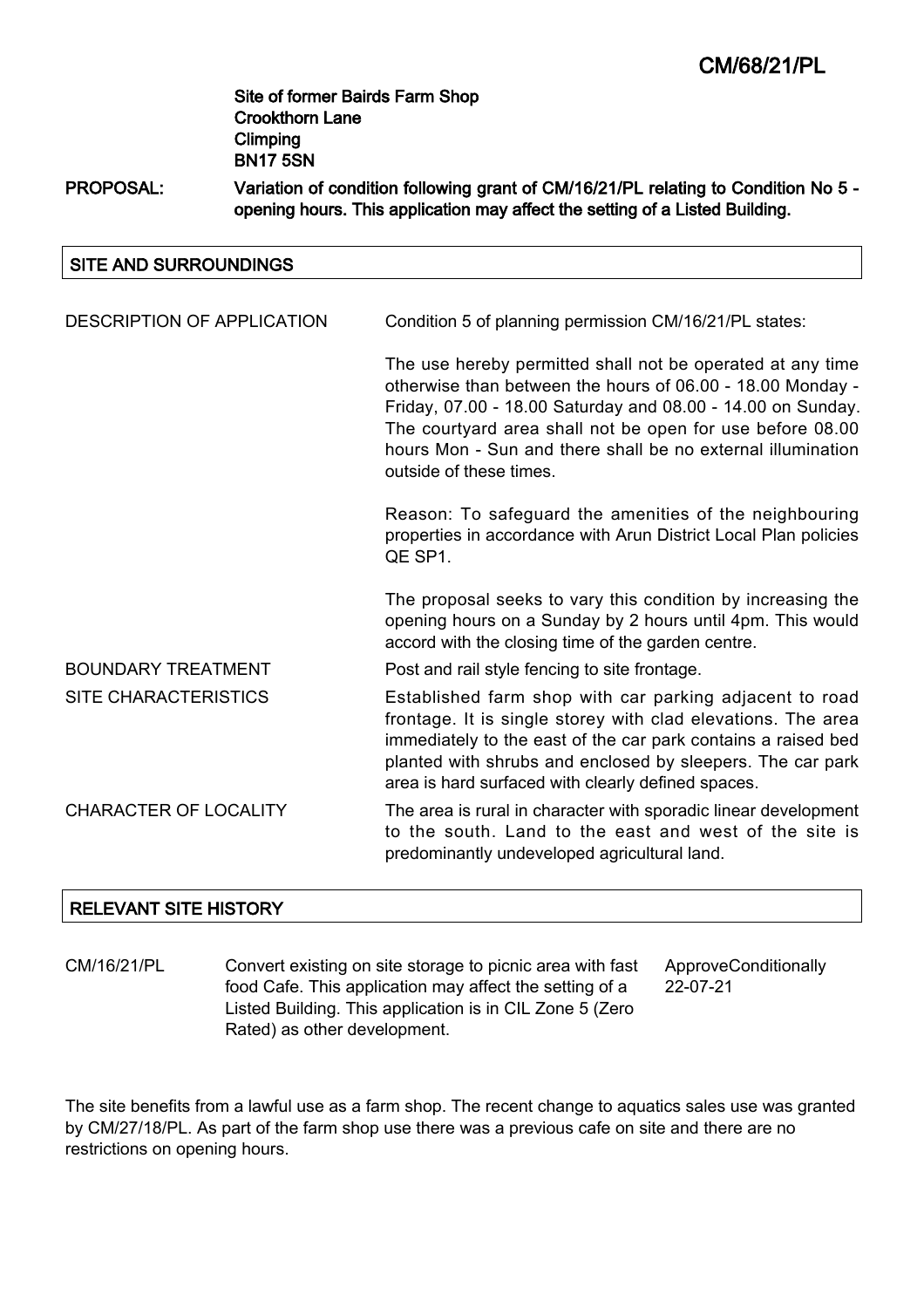To the south and east of the site, permission has been granted for a 64 bed care home in a two storey building. This will be accessed from the existing access onto the A259.

Further to the east, permission has been granted for a 0.95ha site to be used for camping under CM/20/20/PL.

CM/16/21/PL was approved subject to other conditions which restrict delivery times and require provision of boundary screening. These conditions are unaffected by the proposal.

## REPRESENTATIONS

Climping Parish Council - Objection.

- The premises is located 28m from a Grade 2 Listed cottage which is already impacted by the noise and odours from the site. Extending Sunday trading hours is unnecessary and would increase this impact.

- The drive-through already has more extensive opening hours than the garden centre.

- Concern remains regarding the impact the use is having on the safety of the A259.

- The application compromises the character of the local area (policy CPN4 of the Climping Neighbourhood Plan) and fails to respond and integrate with the local built environment (policy CPN11).

- It is noted that the planted screening is not in place & the notice to remove car wash canopy is not complied with.

Seven Objections.

- The facility has no toilets.

- The premises is already open longer than the garden centre.
- External lights are switched on by 6am or on all night.
- Alternative facilities are available in Ford.
- There has been no change that would make the reason for imposition of the condition invalid.

- The applicants claim they are serving the same customers as the Arundel Gardener and they would therefore like similar Sunday trading hours. At present The Bald Kitchen is allowed to open 77.5 hours a week. Of these hours, nearly half (34.5) are when the garden centre is closed so this is not a valid argument for longer working hours.

- The Bald Kitchen's main clientele are not Arundel Gardener customers.

- The occupants of the adjacent, Listed Building are already suffering increased noise and lack of privacy from the establishment of this business at the west end of the site. They deserve to have a few hours on a Sunday afternoon, free from this kind of intrusion.

- Maidenhead Aquatics (formally Bairds Farm Shop) has more suitable hours for a farm shop in a rural area and the Bald Kitchen should be aligned to these hours.

- The hours of 14:00 -16:00 on Sundays will also be the busiest resident visiting time for the dementia care home on the land directly behind The Bald Kitchen fast food site. The shared entrance/exit with the dementia care home will lead to vehicle queuing on the highway increasing danger on the A259.

- Would being open for an additional 2 hours on Sunday afternoons really make a substantial contribution to The Bald Kitchen's operating profit?

## COMMENTS ON REPRESENTATIONS RECEIVED:

The applicant is not suggesting that their client base is the same as the garden centre. They are seeking agreement to the same opening hours on a Sunday to achieve consistency regarding the opening hours of uses at the site.

With regard to impact on residential amenity the consideration of an additional 2 hours opening on a Sunday should take account of the hours of operation of adjacent businesses.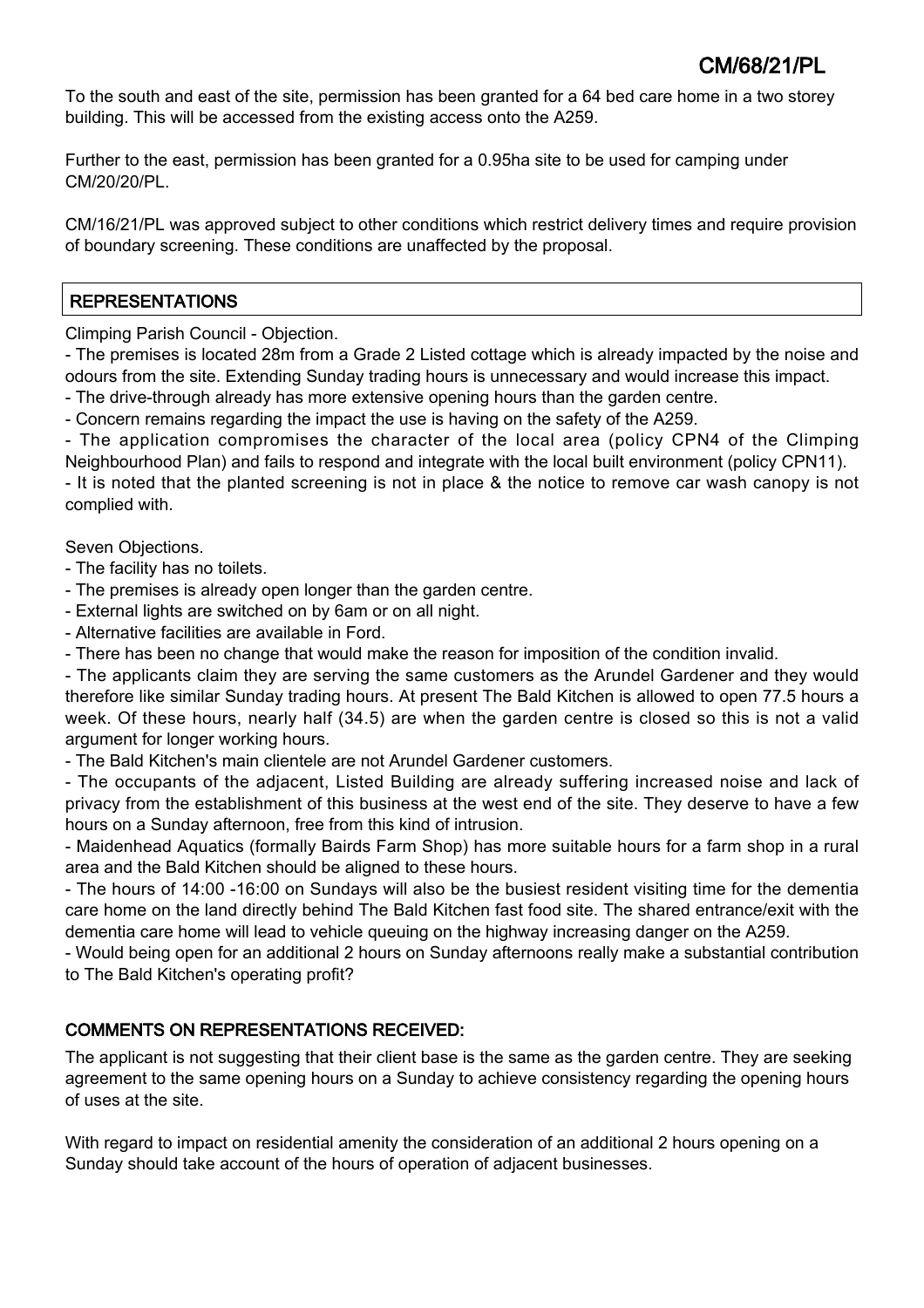The provision of toilets, the presence of similar alternative cafes and the current unauthorised use of lighting are not relevant to consideration of this application.

The other issues are addressed in the Conclusions section.

## **CONSULTATIONS**

#### CONSULTATION RESPONSES RECEIVED:

Environmental Health - No Objection.

## COMMENTS ON CONSULTATION RESPONSES:

Comments noted.

| POLICY CONTEXT                                                                                    |                  |                                                    |                                                        |  |
|---------------------------------------------------------------------------------------------------|------------------|----------------------------------------------------|--------------------------------------------------------|--|
| Designation applicable to site:<br>Outside Built Up Area Boundary<br><b>Within Settlement Gap</b> |                  |                                                    |                                                        |  |
| <b>DEVELOPMENT PLAN POLICIES</b>                                                                  |                  |                                                    |                                                        |  |
| Arun Local Plan 2011 - 2031:                                                                      |                  |                                                    |                                                        |  |
|                                                                                                   | DDM <sub>1</sub> |                                                    | D DM1 Aspects of form and design quality               |  |
|                                                                                                   | DSP <sub>1</sub> |                                                    | D SP1 Design                                           |  |
|                                                                                                   | EMPDM1           |                                                    | <b>EMP DM1 Employment Land: Development Management</b> |  |
|                                                                                                   | QEDM1            | <b>QE DM1 Noise Pollution</b>                      |                                                        |  |
|                                                                                                   | QESP1            | QE SP1 Quality of the Environment                  |                                                        |  |
|                                                                                                   | RETDM1           | <b>RET DM1 Retail development</b>                  |                                                        |  |
|                                                                                                   | TSP1             |                                                    | T SP1 Transport and Development                        |  |
| Clymping Neighbourhood Plan 2015 Policy CPN11                                                     |                  |                                                    | <b>Quality of Design</b>                               |  |
| Clymping Neighbourhood Plan 2015 Policy CPN14 Traffic and the Environment                         |                  |                                                    |                                                        |  |
| Clymping Neighbourhood Plan 2015 Policy CPN4                                                      |                  | Protection of existing commercial premises or land |                                                        |  |

### PLANNING POLICY GUIDANCE:

| <b>NPPF</b> | <b>National Planning Policy Framework</b>  |
|-------------|--------------------------------------------|
| <b>NPPG</b> | <b>National Planning Practice Guidance</b> |

### POLICY COMMENTARY

The Development Plan consists of the Arun Local Plan 2011 - 2031, West Sussex County Council's Waste and Minerals Plans and Made Neighbourhood Development Plans.

The policies are published under Regulations 19 and 35 of the Town and Country Planning (Local Planning) (England) Regulations 2012.

The relevant policies in Climping Neighbourhood Plan have been considered.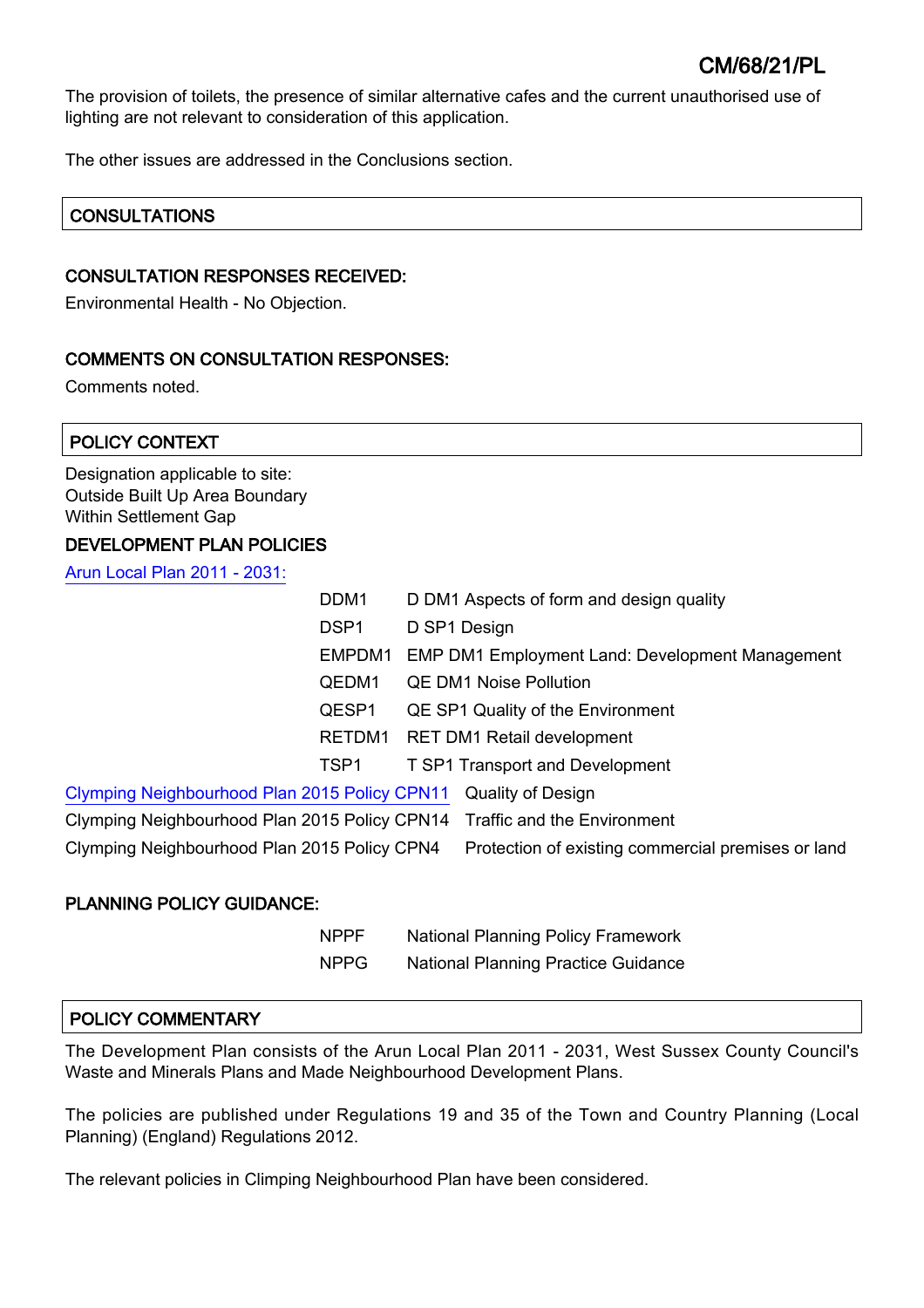## DEVELOPMENT PLAN AND/OR LEGISLATIVE BACKGROUND

Section 38(6) of the Planning and Compulsory Purchase Act 2004 states:-

"If regard is to be had to the development plan for the purpose of any determination to be made under the planning Acts the determination must be made in accordance with the plan unless material considerations indicate otherwise."

The proposal is considered to comply with relevant Development Plan policies in that there would be no materially adverse effect on residential amenity or the character of the area.

Section 70(2) of the Town and Country Planning Act 1990 (as amended) provides that

(2) in dealing with an application for planning permission the authority shall have regard to -

(a) the provisions of the development plan, so far as material to the application,

(aza) a post examination draft neighbourhood development plan, so far as material to the application,

(b) any local finance considerations, so far as material to the application, and

(c) any other material considerations.

## OTHER MATERIAL CONSIDERATIONS

It is considered that there are no other material considerations to be weighed in the balance with the Development Plan.

## **CONCLUSIONS**

## INTRODUCTION

This proposal seeks only to vary the hours of use of the premises imposed on CM/16/21/PL. All other matters remain as approved and do not form part of the consideration of this application.

### PRINCIPLE

The cafe use of the site is established and operating and the principle of the intensification of the use as proposed by the variation of condition development is acceptable, subject to accordance with relevant planning policies. In this instance, the main criteria against which the application will be assessed are contained within Arun District Local Plan policy D DM1 which seeks to prevent development that would have an unacceptable adverse impact upon visual and residential amenities and local plan policy T SP1 which relate to parking and highway safety.

Policy EMP DM1 seeks to protect and enhance existing employment sites and states that it will promote and support measures to upgrade existing areas. Part 6 relates to economic growth outside of the built up area boundary and states that permission will be granted if the proposals are an appropriately sized extension to an existing employment site, would not intensify uses to the detriment of access, there is a high standard of design, can be accessed by public transport and there is a satisfactory relationship with adjoining uses. Paragraph 83 of the NPPF states policies should support economic growth and expansion in rural areas.

Policy CPN 4 of the CNP supports proposals to upgrade or extend existing employment sites if residential amenity is protected, the character of the area is respected and traffic impacts are acceptable.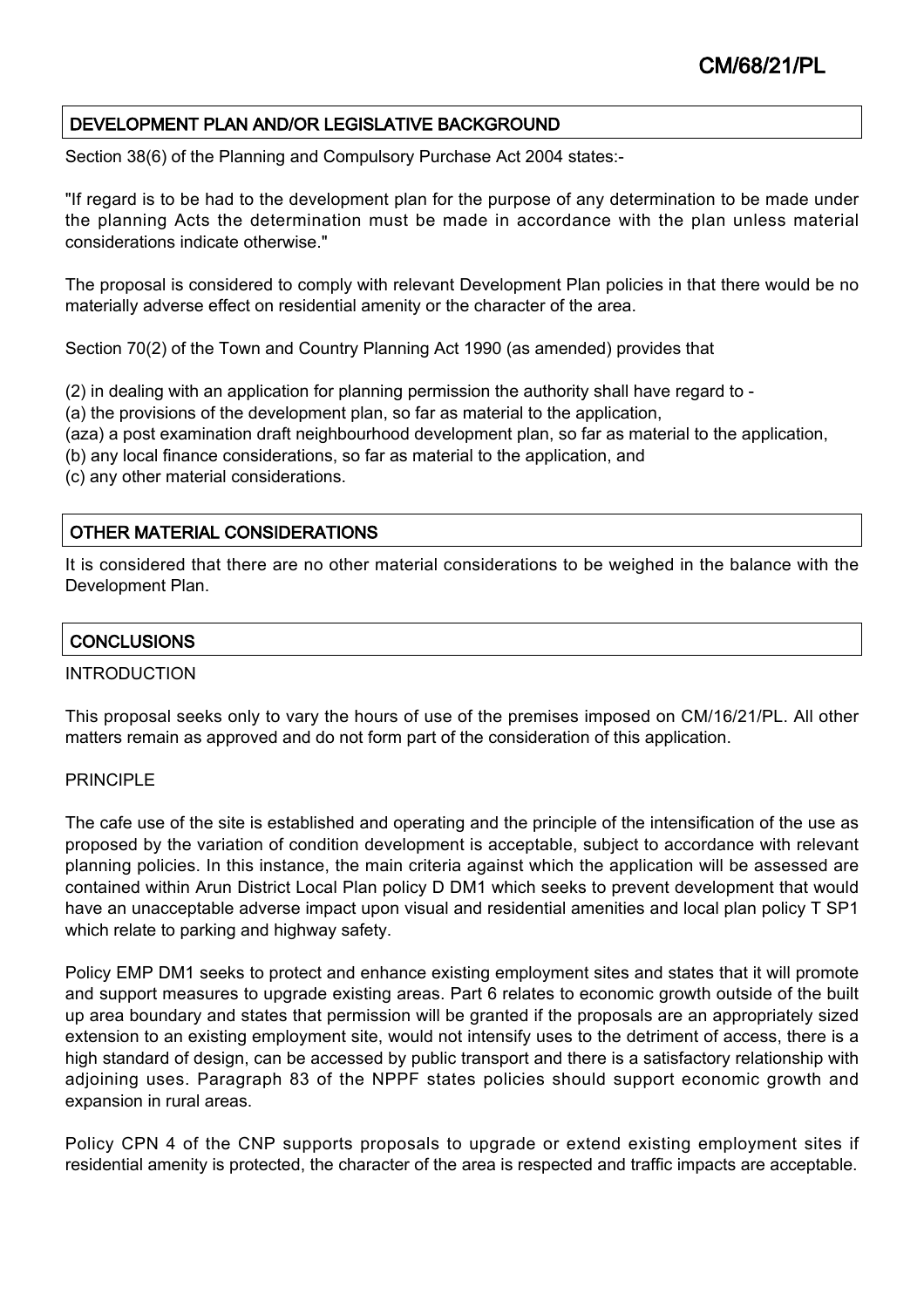IMPACT ON VISUAL AMENITY, SETTING OF LISTED BUILDING AND THE CHARACTER OF THE AREA

The variation of condition 5 will not have a materially greater impact on the character of the area to that already approved under CM/16/21/PL and would not materially increase the use of the development. This proposal does not increase the built form on the site and has no impact on the Settlement Gap and does not result in any greater harm to the setting of the adjacent Listed Building.

The development will not involve external alterations to the building and is acceptable in design terms in compliance with policy D DM1.

## IMPACT ON HIGHWAY SAFETY

Policy T SP1 of the Arun Local Plan 2011 - 2031 discusses transport issues including safe highway access. Policy CPN 14 of the CNP requires new development which will have a detrimental impact on highway safety and the living conditions of residents will be resisted.

Regard should be had to paragraph 111 of the National Planning Policy Framework which states that: "Development should only be prevented or refused on transport grounds if there would be an unacceptable impact on highway safety or the residual cumulative impacts of development are severe".

The proposal is for a small extension to the hours of operation of the cafe on a Sunday. This, when compared to the approved use of the access to the site to serve a retail use (currently aquatic sales), camp site and approved care home (once constructed), will result in minimal additional journeys. The Highway Authority previously confirmed in the initial application (CM/16/21/PL) that the likely level of activity would result in no highway safety concerns for this application and that the existing access has sufficient visibility in both directions.

Further, there is ample parking capacity on the site for a use of this intensity. The additional hours of opening are compliant with policy T SP1 of the Arun Local Plan.

## RESIDENTIAL AMENITY

There is permission (granted on appeal) for a 64 bed care home to the south and east. The closest property is approximately 28m to the south/west. The current use of the site is as a car park and external storage area and there will be existing levels of noise and disturbance. The existing retail use has no opening hours restrictions.

The additional 2 hours of business on a Sunday between 2pm and 4pm will introduce additional activity later in the day, this has to be considered against the fact that the number of vehicles will not be substantial and other businesses at the site operate until 4pm which will generate noise and activity at the site in any case. The minor increase in noise will be against a backdrop of noise from vehicles traveling on the A259.

The means of enclosure on the southern boundary is currently being upgraded and will prevent vehicle headlights causing impacts outside the site. This should have been completed within 1 month of opening. There are a number of outbuildings between the site and the nearest residential property. The private residential amenity area for this property is to the south of the building and away from the application site. The Council's Environmental Health officer has raised no objection to this proposal.

Since the other restrictions of the use as approved under CM/16/21/PL will remain, the proposed variation of condition 5 would not have an unacceptable greater impact on residential amenity and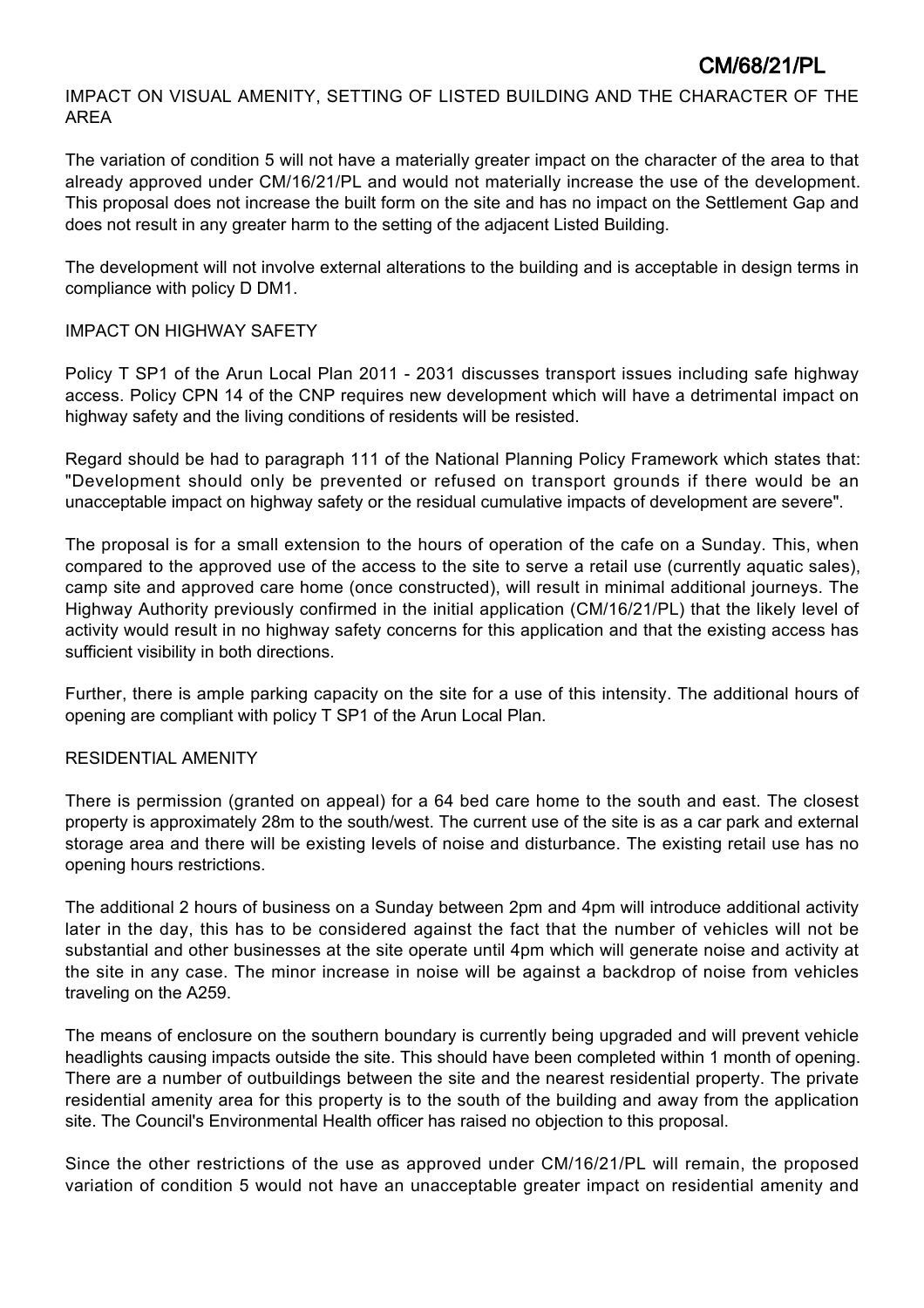therefore complies with policy D DM1 of the Arun Local Plan.

#### SUMMARY

It is therefore considered that the proposal complies with the Development Plan policies and the NPPF and should be approved subject to the following conditions.

## HUMAN RIGHTS ACT

The Council in making a decision should be aware of and take into account any implications that may arise from the Human Rights Act 1998. Under the Act, it is unlawful for a public authority such as Arun District Council to act in a manner, which is incompatible with the European Convention on Human Rights.

Consideration has been specifically given to Article 8 (right to respect private and family life) and Article 1 of the First Protocol (protection of property). It is not considered that the recommendation for approval of the grant of permission in this case interferes unreasonably with any local residents' right to respect for their private and family life and home, except insofar as it is necessary to protect the rights and freedoms of others (in this case, the rights of the applicant). The Council is also permitted to control the use of property in accordance with the general interest and the recommendation for approval is considered to be a proportionate response to the submitted application based on the considerations set out in this report.

## DUTY UNDER THE EQUALITIES ACT 2010

Duty under the Equalities Act 2010

In assessing this proposal the following impacts have been identified upon those people with the following protected characteristics (age, disability, gender reassignment, marriage and civil partnership, pregnancy and maternity, race, religion or belief, sex or sexual orientation).

The application form states the proposal would have a neutral impact on the protected characteristics.

## **RECOMMENDATION**

#### APPROVE CONDITIONALLY

1 Condition 5 imposed under CM/16/21/PL is amended to read:

The use hereby permitted shall not be operated at any time otherwise than between the hours of 06.00 - 18.00 Monday - Friday, 07.00 - 18.00 Saturday and 08.00 - 16.00 on Sunday. The courtyard area shall not be open for use before 08.00 hours Mon - Sun and there shall be no external illumination outside of these times.

Reason: To safeguard the amenities of the neighbouring properties in accordance with Arun District Local Plan policies QE SP1.

- 2 INFORMATIVE: For the avoidance of doubt only condition 5 attached to CM/16/21/PL has been amended by this permission. All other conditions attached to CM/16/21/PL are required to be adhered to.
- 3 INFORMATIVE: Statement pursuant to Article 35 of the Town and Country Planning (Development Management Procedure)(England) Order 2015. The Local Planning Authority has acted positively and proactively in determining this application by assessing the proposal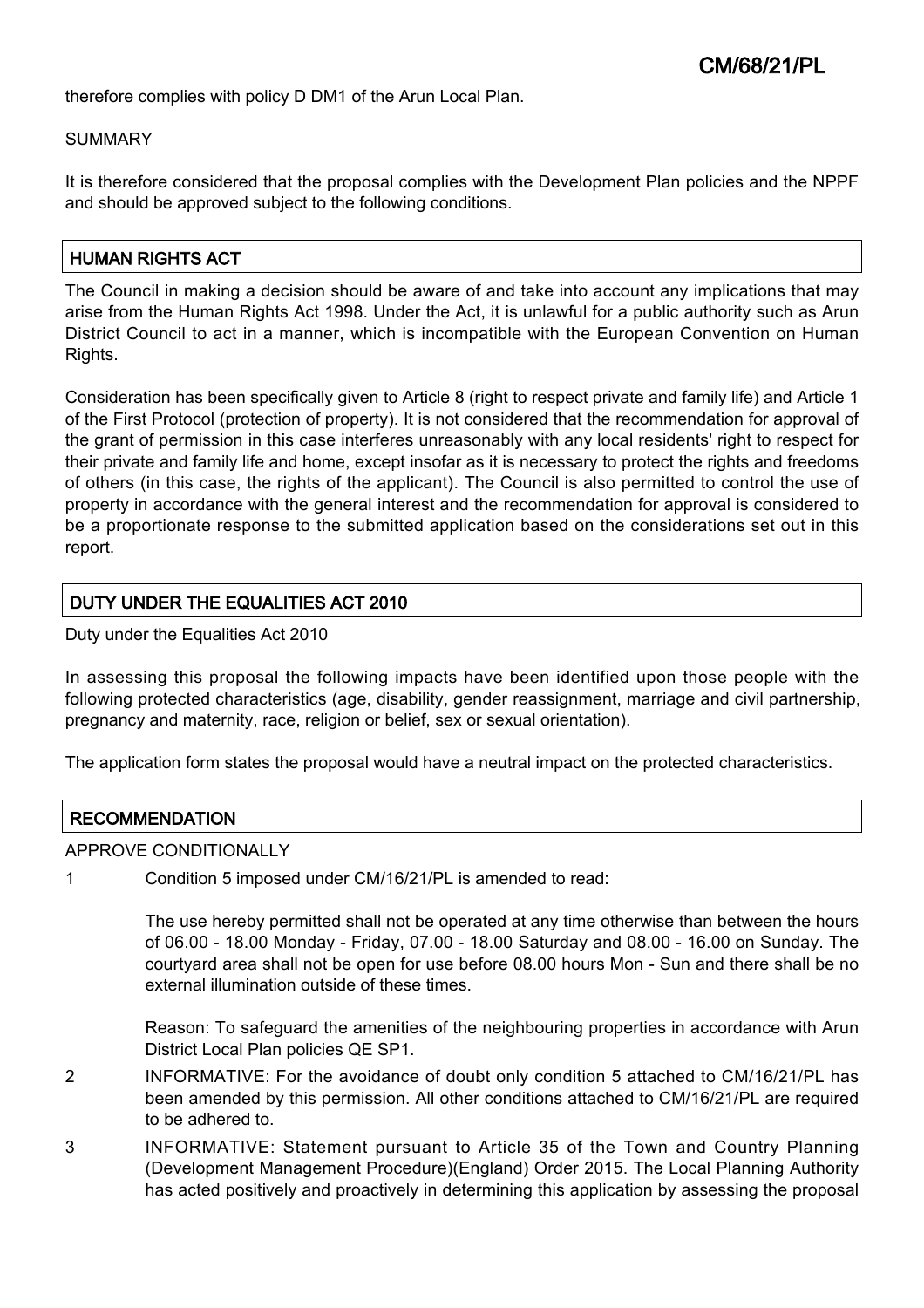# CM/68/21/PL

against all material considerations, including planning policies and any representations that may have been received and subsequently determining to grant planning permission in accordance with the presumption in favour of sustainable development, as set out within the National Planning Policy Framework.

## BACKGROUND PAPERS

[The documents relating to this application can be viewed on the Arun District Council website by going](http://www1.arun.gov.uk/planrec/index.cfm?tpkey=eOcella&user_key_1=CM/68/21/PL&keyscheme=planning) [to https://www.arun.gov.uk/weekly-lists and entering the application reference or directly by clicking on](http://www1.arun.gov.uk/planrec/index.cfm?tpkey=eOcella&user_key_1=CM/68/21/PL&keyscheme=planning) [this link.](http://www1.arun.gov.uk/planrec/index.cfm?tpkey=eOcella&user_key_1=CM/68/21/PL&keyscheme=planning)